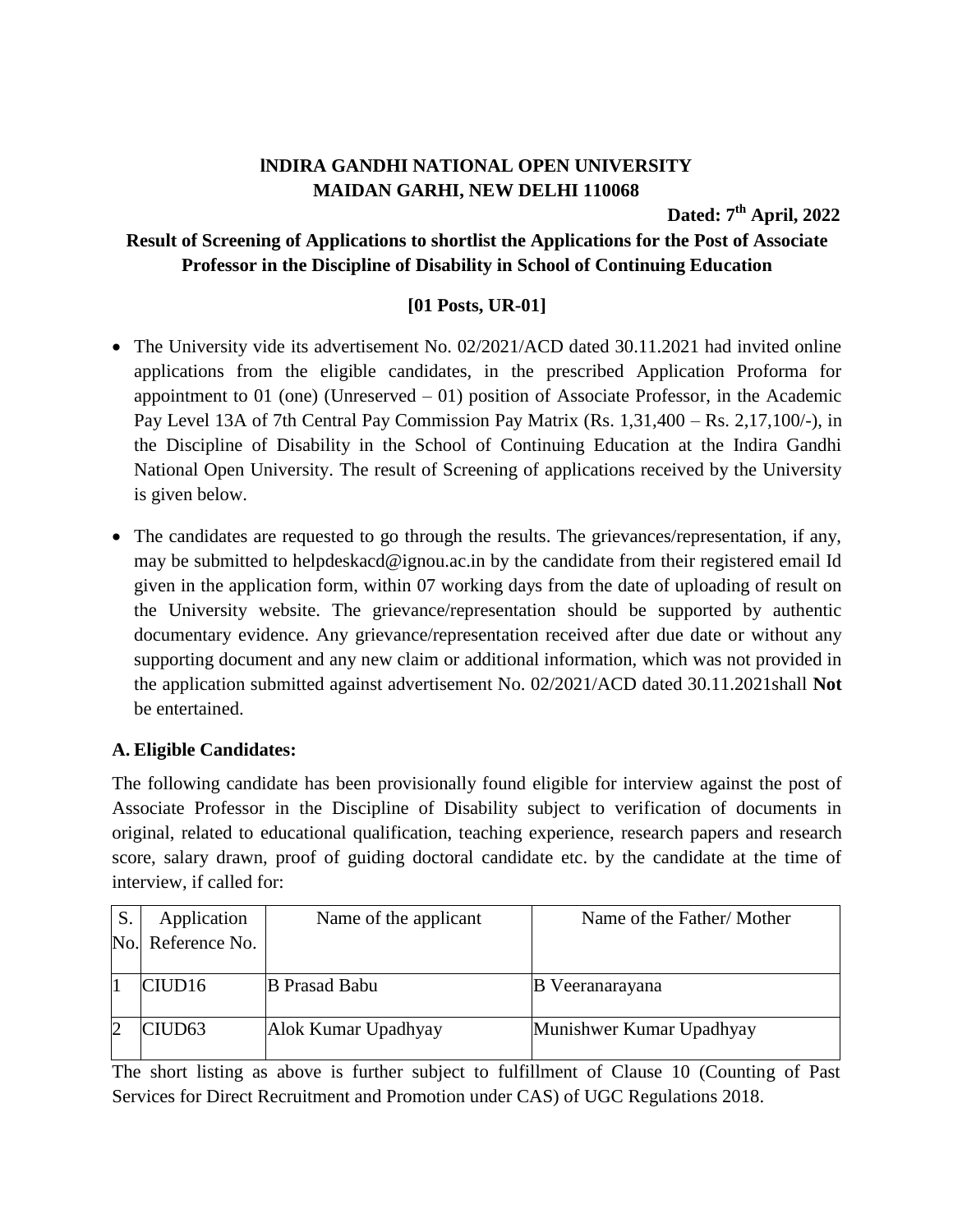In respect of candidates having previous work experience as adhoc/temporary/consolidated salary basis and those with experience in private/autonomous/affiliate Institution or College, then in addition to the letters of experience, appointment Orders, salary certificate etc., the candidate will also be required to submit the copies of Form 16 issued by the Employer / Income Tax Return Forms for the last three years.

# **B. Candidates Not Eligible:**

The following candidates have not been found eligible to be called for the interview for the post of Associate Professor in the Discipline of Disability, as per reason indicated against each:

| S.             | Application        | of<br>Name<br>the | Father's/Mother's            | Observation of the Committee                                                                                                                                                                                                                                                                                                                                                                                                                                                                                                                                                                                                                                     |
|----------------|--------------------|-------------------|------------------------------|------------------------------------------------------------------------------------------------------------------------------------------------------------------------------------------------------------------------------------------------------------------------------------------------------------------------------------------------------------------------------------------------------------------------------------------------------------------------------------------------------------------------------------------------------------------------------------------------------------------------------------------------------------------|
| No.            | Reference          | Applicant         | Name                         |                                                                                                                                                                                                                                                                                                                                                                                                                                                                                                                                                                                                                                                                  |
|                | (AIR)<br>No.       |                   |                              |                                                                                                                                                                                                                                                                                                                                                                                                                                                                                                                                                                                                                                                                  |
|                | No.)               |                   |                              |                                                                                                                                                                                                                                                                                                                                                                                                                                                                                                                                                                                                                                                                  |
|                |                    |                   |                              |                                                                                                                                                                                                                                                                                                                                                                                                                                                                                                                                                                                                                                                                  |
| $\mathbf{1}$   | CIUD <sub>23</sub> | Chitra Sharma     | Late Shri Babu<br>Ram Sharma | • The applicant does not have<br>Ph.D.<br>Degree<br>in<br>the<br>concerned/allied/relevant<br>disciplines.<br>applicant<br>$\bullet$ The<br>has<br>been<br>awarded Post Graduation in<br>the disciplines of Economics<br>and Education (M.Ed.) and<br>Ph. D. degree in the discipline<br>of Education.                                                                                                                                                                                                                                                                                                                                                           |
| $\overline{2}$ | CIUD59             | Naveen Singh      | Neeraj Singh                 | • The applicant does not have<br>Ph.D.<br>Degree<br>in<br>the<br>concerned/allied/relevant<br>disciplines.<br>$\bullet$ The<br>applicant<br>has<br>been<br>awarded Ph. D. degree in the<br>discipline of Education.<br>• The applicant does not have<br>Eight years of experience of<br>teaching and/or research in an<br>academic/research<br>position<br>equivalent to that of Assistant<br>Professor in a University,<br>College<br>accredited<br><b>or</b><br>research Institution/Industry.<br>• There is no proof available of<br>the pay scale equivalent to<br>that of Assistant Professor<br>drawn by the candidate while<br>Assistant<br>serving<br>as |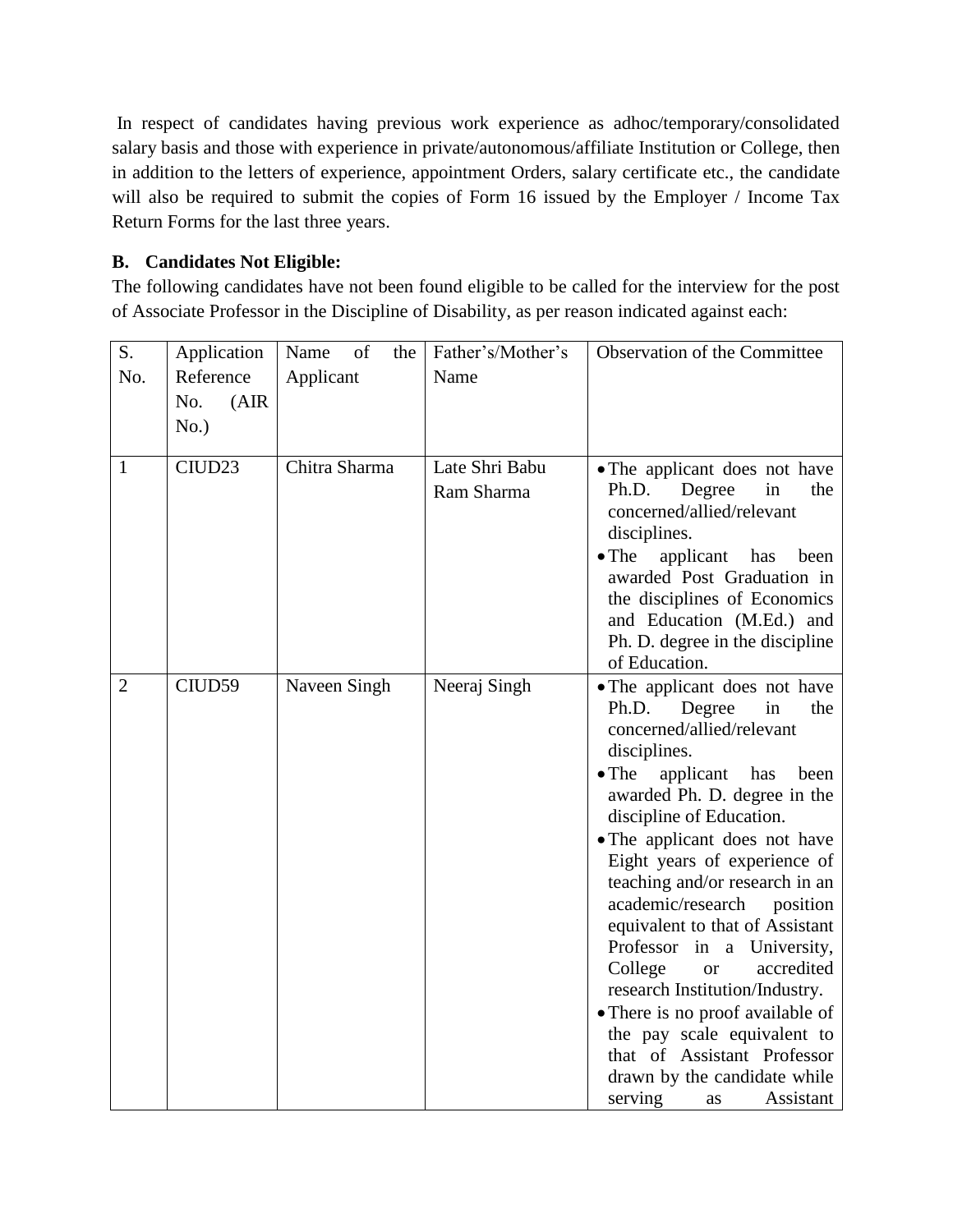|   |                     |                          |                  | Professor.                                                                                                                                                                                                                                                                                                                                                                                                                                                                                                                                                                                                                                                                                                                                                                               |
|---|---------------------|--------------------------|------------------|------------------------------------------------------------------------------------------------------------------------------------------------------------------------------------------------------------------------------------------------------------------------------------------------------------------------------------------------------------------------------------------------------------------------------------------------------------------------------------------------------------------------------------------------------------------------------------------------------------------------------------------------------------------------------------------------------------------------------------------------------------------------------------------|
| 3 | CIUD196             | Kasturi Arun<br>Kulkarni | Arun Kulkarni    | • The applicant does not have<br>Eight years of experience of<br>teaching and/or research in an<br>academic/research position<br>equivalent to that of Assistant<br>Professor in a University,<br>accredited<br>College<br><b>or</b><br>research Institution/Industry.<br>• There is no proof available of<br>the pay scale equivalent to<br>that of Assistant Professor<br>drawn by the candidate while<br>serving<br>Assistant<br>as<br>Professor.                                                                                                                                                                                                                                                                                                                                     |
| 4 | CIUD246             | Pravini<br>Pandagale     | Sitaram Somkuwar | • The applicant does not have<br>Degree<br>in<br>Ph.D.<br>the<br>concerned/allied/relevant<br>disciplines.<br>$\bullet$ The<br>applicant<br>has<br>been<br>awarded Ph. D. degree in the<br>discipline of Education.<br>• The applicant does not have<br>Eight years of experience of<br>teaching and/or research in an<br>academic/research<br>position<br>equivalent to that of Assistant<br>Professor in a University,<br>accredited<br>College<br><b>or</b><br>research Institution/Industry.<br>• There is no proof available of<br>the pay scale equivalent to<br>that of Assistant Professor<br>drawn by the candidate while<br>serving<br>Assistant<br>as<br>Professor.<br>• The applicant does not have<br>seven publications in the<br>peer-reviewed or UGC-listed<br>journals. |
| 5 | CIUD <sub>384</sub> | Vinod Kumar<br>Kalra     | Hans Raj Kalra   | • The applicant does not have<br>seven publications in the<br>peer-reviewed or UGC-listed<br>journals.                                                                                                                                                                                                                                                                                                                                                                                                                                                                                                                                                                                                                                                                                   |
| 6 | CIUD389             | Pettala                  | Anjaiah          | • The applicant does not have<br>Eight years of experience of                                                                                                                                                                                                                                                                                                                                                                                                                                                                                                                                                                                                                                                                                                                            |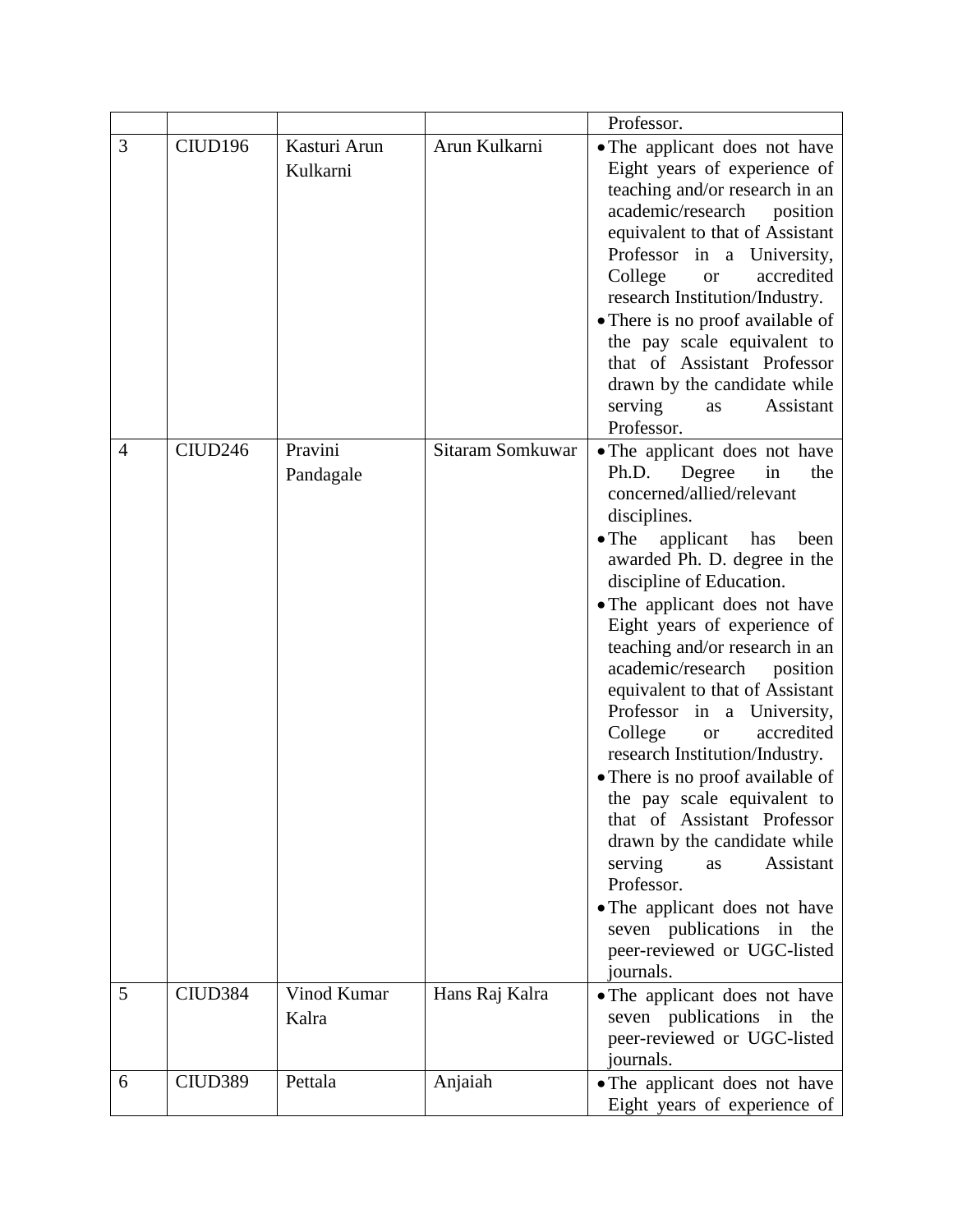|   |                     | Ramakrishna           |                              | teaching and/or research in an<br>academic/research position<br>equivalent to that of Assistant<br>Professor in a University,<br>College<br>accredited<br><b>or</b><br>research Institution/Industry.<br>• There is no proof available of<br>the pay scale equivalent to<br>that of Assistant Professor<br>drawn by the candidate while<br>serving<br>Assistant<br>as<br>Professor.                                                                                                                                                                                                                                                                                                       |
|---|---------------------|-----------------------|------------------------------|-------------------------------------------------------------------------------------------------------------------------------------------------------------------------------------------------------------------------------------------------------------------------------------------------------------------------------------------------------------------------------------------------------------------------------------------------------------------------------------------------------------------------------------------------------------------------------------------------------------------------------------------------------------------------------------------|
| 7 | CIUD <sub>445</sub> | Rumi Ahmed            | Late Sh. Abdul<br>Aziz Ahmed | • The applicant does not have<br>Ph.D.<br>Degree<br>in<br>the<br>concerned/allied/relevant<br>disciplines.<br>$\bullet$ The<br>applicant has<br>been<br>awarded Post Graduation and<br>Ph. D. degree in the discipline<br>of Law.<br>• The applicant does not have<br>Eight years of experience of<br>teaching and/or research in an<br>academic/research position<br>equivalent to that of Assistant<br>Professor in a University,<br>College<br>accredited<br><b>or</b><br>research Institution/Industry.<br>• There is no proof available of<br>the pay scale equivalent to<br>that of Assistant Professor<br>drawn by the candidate while<br>Assistant<br>serving<br>as<br>Professor. |
| 8 | CIUD <sub>456</sub> | Sanjay Kumar<br>Singh | Vijay Pal Singh              | • The applicant does not have<br>Degree<br>Ph.D.<br>in<br>the<br>concerned/allied/relevant<br>disciplines.<br>applicant<br>$\bullet$ The<br>has<br>been<br>awarded Ph. D. degree in the<br>discipline of Education.<br>• The applicant does not have<br>Eight years of experience of<br>teaching and/or research in an<br>academic/research<br>position<br>equivalent to that of Assistant                                                                                                                                                                                                                                                                                                |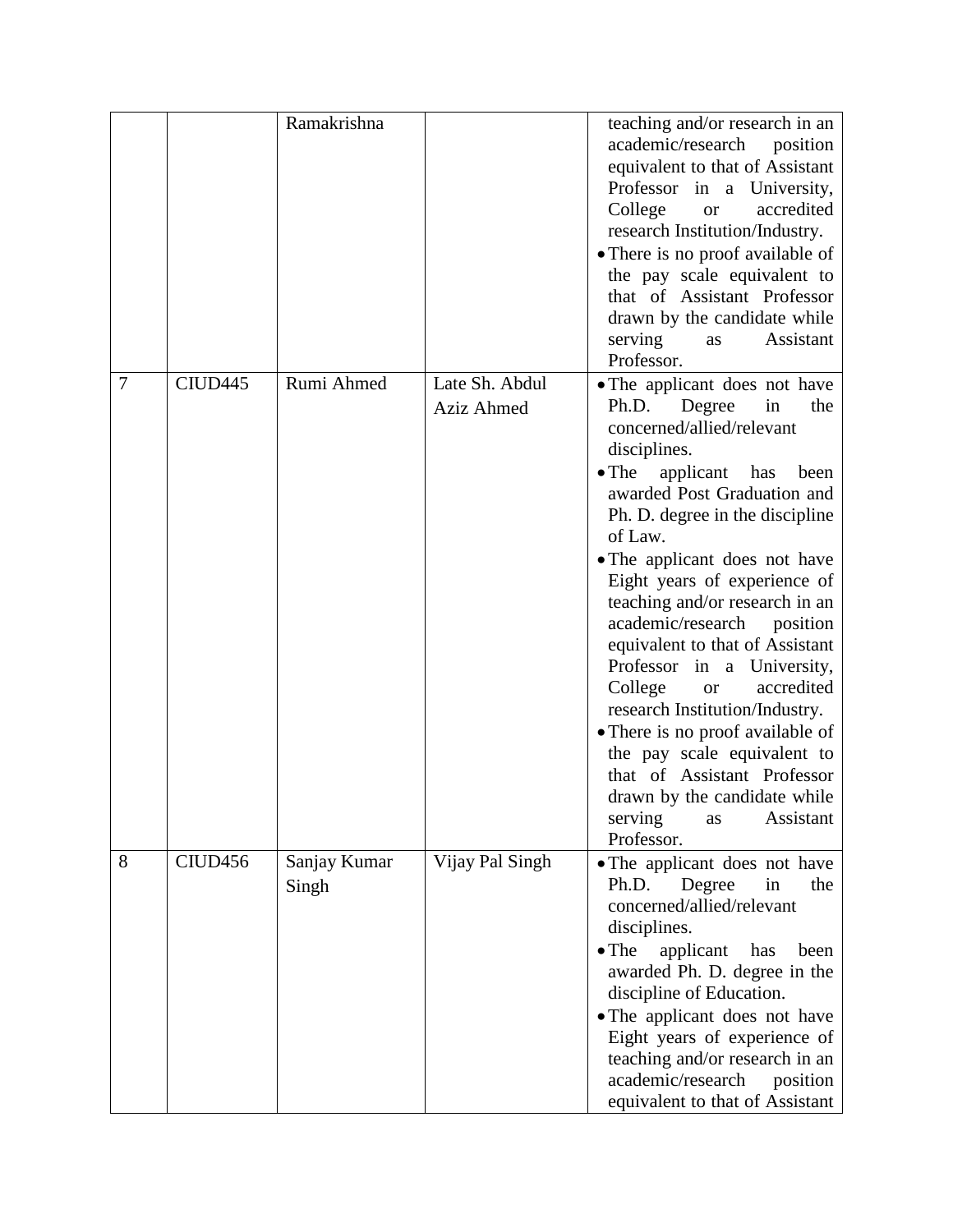|    |                     |                              |                             | Professor in a University,<br>College<br>accredited<br><b>or</b><br>research Institution/Industry.<br>• There is no proof available of<br>the pay scale equivalent to<br>that of Assistant Professor<br>drawn by the candidate while<br>serving<br>Assistant<br>as<br>Professor.                                                                                                                                                                                                                                                                                                                                                                                            |
|----|---------------------|------------------------------|-----------------------------|-----------------------------------------------------------------------------------------------------------------------------------------------------------------------------------------------------------------------------------------------------------------------------------------------------------------------------------------------------------------------------------------------------------------------------------------------------------------------------------------------------------------------------------------------------------------------------------------------------------------------------------------------------------------------------|
| 9  | CIUD <sub>479</sub> | <b>Ram Shanker</b><br>Saxena | Subhash Chandra<br>Saxena   | • The applicant does not have<br>Ph.D.<br>Degree<br>in<br>the<br>concerned/allied/relevant<br>disciplines.<br>$\bullet$ The<br>applicant has<br>been<br>awarded Ph. D. degree in the<br>discipline of Chemistry.<br>• The applicant does not have<br>Eight years of experience of<br>teaching and/or research in an<br>academic/research<br>position<br>equivalent to that of Assistant<br>Professor in a University,<br>College<br>accredited<br><b>or</b><br>research Institution/Industry.<br>• There is no proof available of<br>the pay scale equivalent to<br>that of Assistant Professor<br>drawn by the candidate while<br>Assistant<br>serving<br>as<br>Professor. |
| 10 | CIUD719             | Bir Abhimanyu<br>Kumar       | Late Sh. Arjun<br>Chaudhary | • The applicant does not have<br>Ph.D.<br>Degree<br>the<br>in<br>concerned/allied/relevant<br>disciplines.<br>$\bullet$ The<br>applicant<br>has<br>been<br>awarded Post Graduation and<br>Ph. D. degree in the discipline<br>of Environmental Sciences.                                                                                                                                                                                                                                                                                                                                                                                                                     |
| 11 | CIUD727             | Sudeep Kumar<br>Dubey        | Jay Narain Dubey            | The applicant does not have<br>seven publications in the peer-<br>reviewed<br>UGC-listed<br><b>or</b><br>journals.                                                                                                                                                                                                                                                                                                                                                                                                                                                                                                                                                          |
| 12 | CIUD <sub>808</sub> | Akhilesh Kumar               | Sudhish Kumar<br>Pathak     | • The applicant does not have<br>Eight years of experience of<br>teaching and/or research in an                                                                                                                                                                                                                                                                                                                                                                                                                                                                                                                                                                             |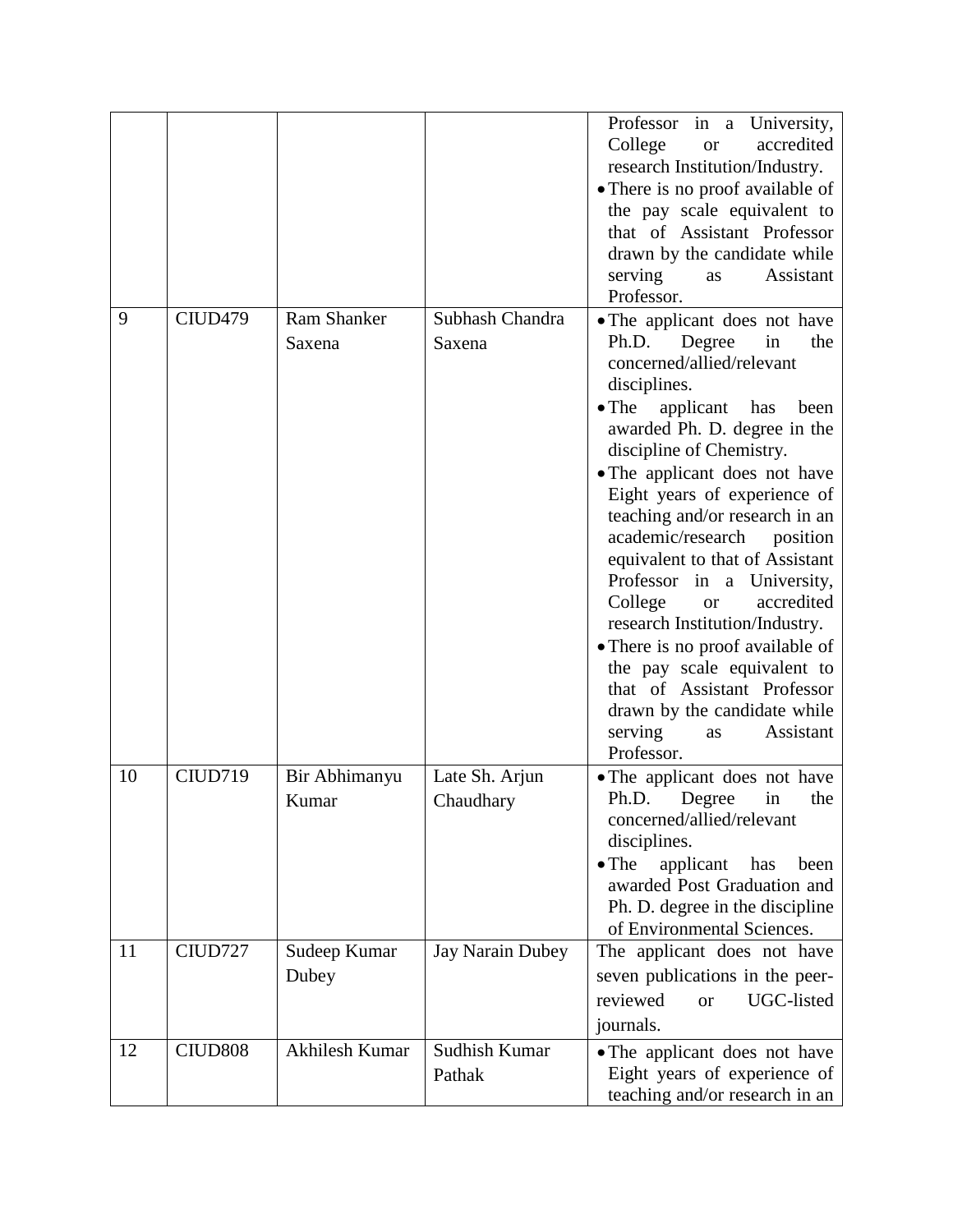|    |                     |                     |                      | academic/research<br>position<br>equivalent to that of Assistant<br>Professor in a University,<br>College<br>accredited<br><b>or</b><br>research Institution/Industry.                                                                                                                                                                                                                                                                                  |
|----|---------------------|---------------------|----------------------|---------------------------------------------------------------------------------------------------------------------------------------------------------------------------------------------------------------------------------------------------------------------------------------------------------------------------------------------------------------------------------------------------------------------------------------------------------|
| 13 | CIUD835             | Neeta Mishra        | B. R. Mishra         | • The applicant does not have<br>Eight years of experience of<br>teaching and/or research in an<br>academic/research<br>position<br>equivalent to that of Assistant<br>Professor in a University,<br>College<br>accredited<br><b>or</b><br>research Institution/Industry.<br>• There is no proof available of<br>the pay scale equivalent to<br>that of Assistant Professor<br>drawn by the candidate while<br>serving<br>Assistant<br>as<br>Professor. |
| 14 | CIUD <sub>856</sub> | Vidhu Rajput        | S. N. Chand          | • The applicant does not have<br>Eight years of experience of<br>teaching and/or research in an<br>academic/research<br>position<br>equivalent to that of Assistant<br>Professor in a University,<br>College<br>accredited<br><b>or</b><br>research Institution/Industry.<br>• The applicant does not have<br>seven publications in the<br>peer-reviewed or UGC-listed<br>journals.                                                                     |
| 15 | CIUD737             | <b>Jasmer Singh</b> | <b>Chattar Singh</b> | The applicant does not have<br>Eight years of experience of<br>teaching and/or research in an<br>academic/research<br>position<br>equivalent to that of Assistant<br>Professor in<br>University,<br>$\mathbf{a}$<br>College or accredited research<br>Institution/Industry, since; he<br>working on temporary<br>was<br>basis during the period from<br>April 2007 to March 2010 as<br>mentioned in the application.                                    |